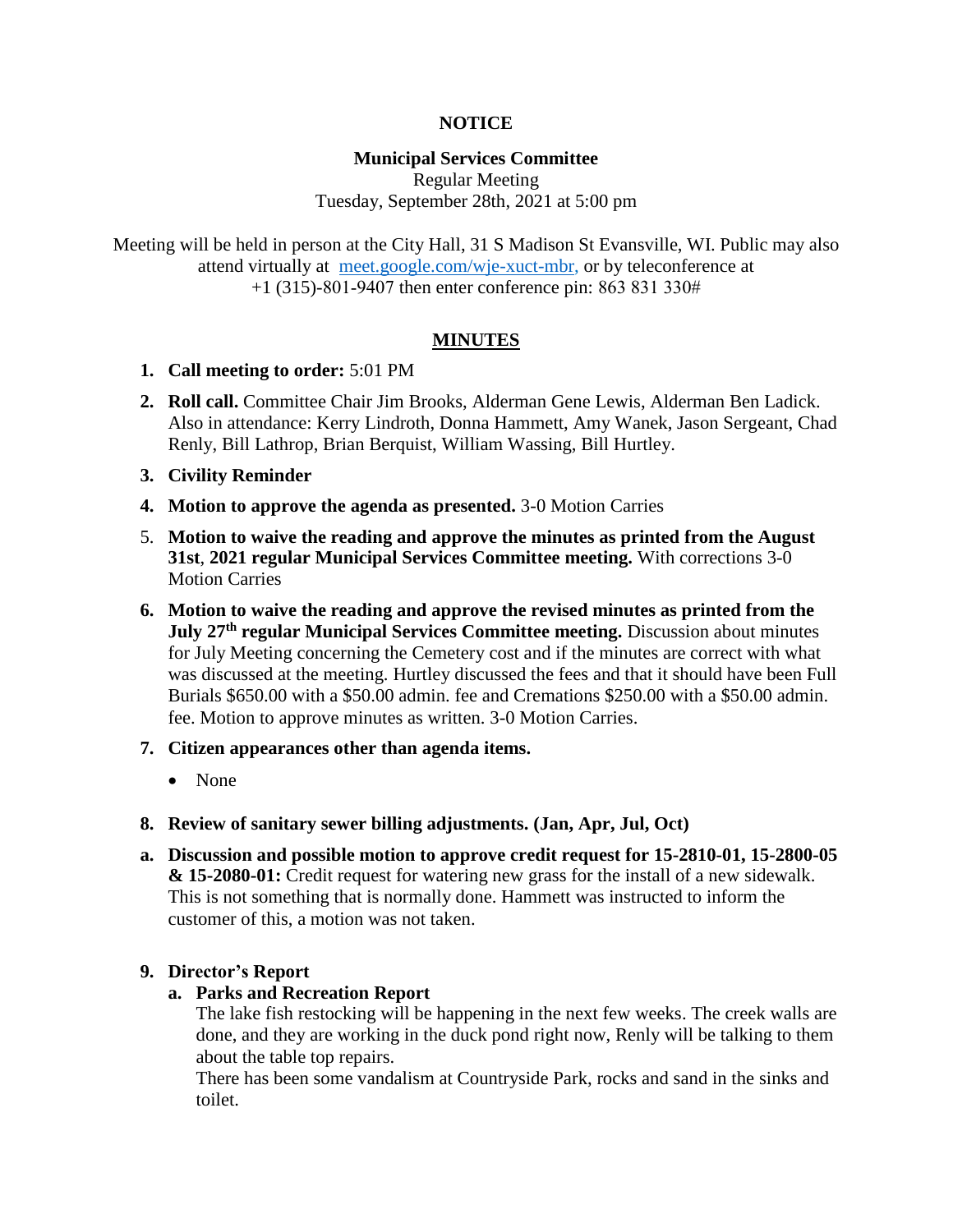#### b. **Water Rate Case (Placeholder**)

Water rates were approved by the PSC and the first stage will go into effect October 1, 2021.

## c. **AMI Project (Placeholder**)

## **(1) Current AMI count remaining- Elec: 0 Water: 231**

Renly has a meeting with Dawn from WPPI in December about a possible data grab then or in the spring, which will take 4 to 6 months to look through. Renly also found out that we do not need to have all the water meters changed out to convert to Northstar, any meter not changed out will require a couple extra mouse clicks to complete the billing process.

### **d. Lake Leota Dam Repair Update (Placeholder)**

Renly is still waiting to hear back from Dan Stephens about the application to the state.

#### **e. Municipal Services building expansion progress report.**

The building ended up costing more for materials and the additional fire walls per state requirements end up costing more than expected, this puts us about \$20,000 plus over budget. Renly had a meeting with 1848 to discuss thing that can be taken off the project to help get the budget under control. One item was the masonry facade in front of the building, Renly told them no, because we want the same look for the whole building. Removal of the assault skirt along the building, it is gravel right now and can stay gravel for now, saves about 9,600 to hold off. Another option with the high temp pressure washer which was \$ 13,450 taking this out and using the high pressure washer we have at the water and light building and retro fitting into the wash bay. This would saving of \$10,000. Another option would be ½ the fire walls, Renly doesn't like the idea and the vote is no on this idea. Other ideas are removing a concrete apron and removing the bathrooms. Brooks, Renly and Hurtley didn't approve of these ideas. Another option was the windows in the back of the building they are there for looks and natural light. Renly is waiting for a price on the windows. Ladick agreed that retro fitting the high pressure, and taking out a few windows. Sergeant reminded Renly that the elevations were approved at Planning Commission and any changes need to go back to the Planning Commission. Renly stated that right now these changes will bring us right at budget.

**f. Budget review and motion to recommend to Common Council for approval.** Renly highlighted the changes: **DPW**: drug and alcohol testing went up from 550 to 700, Street maint. & repairs was discussed at last meeting split it out with DMV Registration usage. Over all DPW went from 6.30 % to 6.28%. Brooks asked about fuel cost, if it was based on price or usage, it is based on fuel cost. Truck 10yr. Rotation, this is a range for a number of trucks as trucks come into rotation. Discussion on need for list of all City vehicle's. Renly stated that he has a list of all the City vehicles. **Cemetery**: The Columbarium is a go for 2022. Renly stated that Mower cost went down. **Parks**: Nothing has changed for the park budget, Ladick asked about playground equipment dates of replacement. The next playground that needs replacement, Lake Leota, has several pieces of equipment that need replacement**. WWTP**: Street sewer replacement was lower on Liberty St. Brooks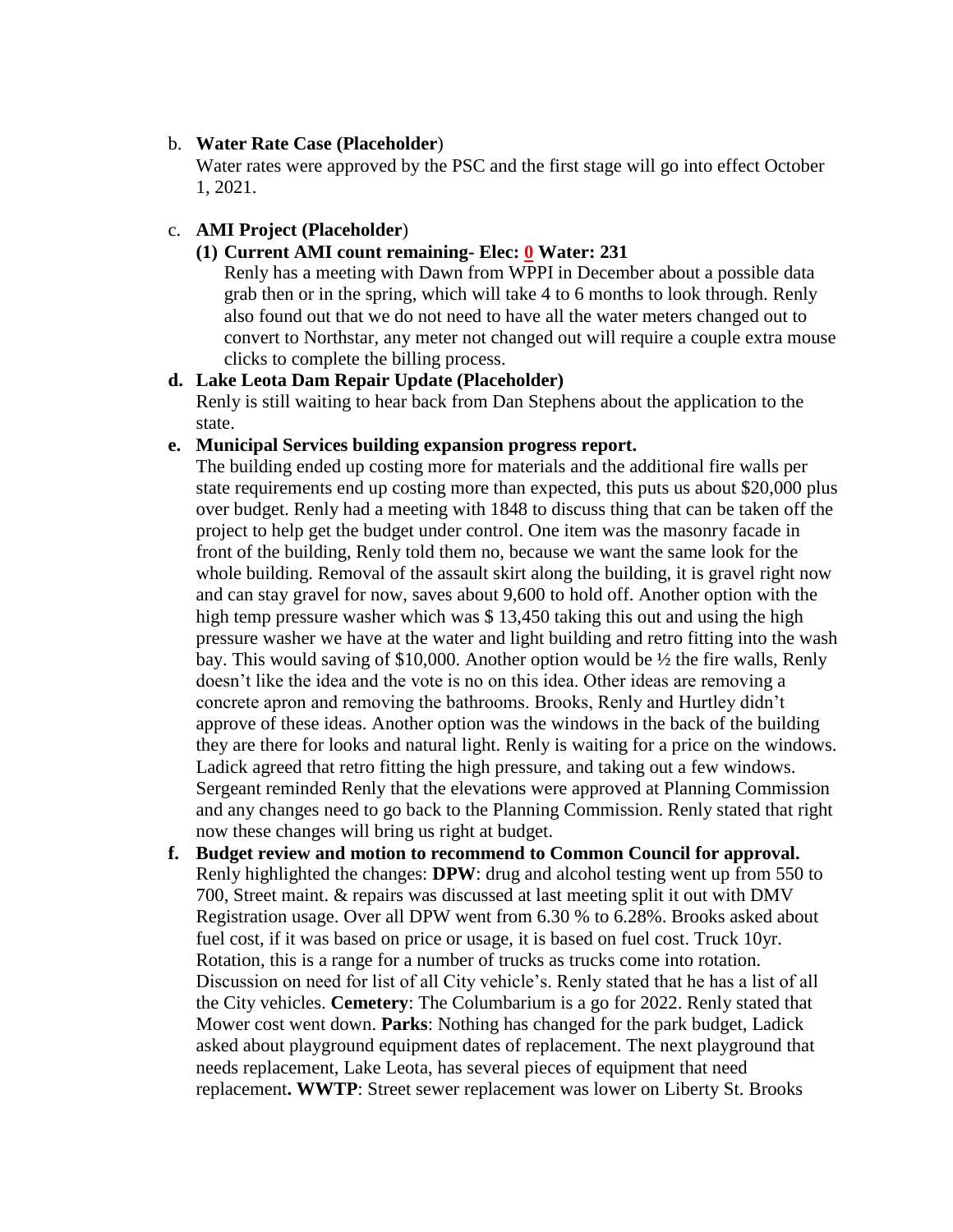asked if there was going to be any capital cost for Settlers Ridge or is that the developer cost. Berquist stated that is on the developer. Hurtley asked if the improvement on the lift stations are in order of need. Berquist stated it is order of need. **Stormwate**r: The Liberty St dollar amount was the only item that changed. **Electric**: Renly stated that we are \$11,000 under revenue, the discussion of a rate case has been talked about, Sergeant, Roberts and Renly have been going though budget line by line, it is very close. Hurtley is concerned about having a lot of cost coming at the Citizens of Evansville and do we need to do a rate case right now. We have not had an Electric rate case since 2012.

**Water:** The Walker & Almeron Projects, Almeron was removed to lower the cost and Cherry & Enterprise St, Cherry was removed to lower the cost. These will have to be refigured in at some point.

**Motion to recommend to Council Budget Proposal:** 3-0 Motion Carries

**g. Charter / Spectrum Communications pole attachment agreement discussion.** Charter/Spectrum wants to install fiber on 176 poles for stage 1. Charter has their attorney looking at the agreement once this is done Renly will bring it back to MSC for approval and then on to Council, the new agreement will be a one time agreement for all future use.

# **10. City Engineer Report**

## **a. Sub-division / Development Update**

The area off of Stonewood Ct, developers are working on permits, may start in about 2 weeks, the Porter Rd is also close and would like to get started very soon. They would like to completely close Porter Rd when it's constructed. Settlers Grove is moving forward, but is not going to starting this year.

**b. Inflow and Infiltration Study (Placeholder)** Still waiting for a good rain to run the test

# **c. Water Quality (Placeholder)**

Working on couple of items and testing procedures and working on known complaints and a live web survey on the city website. Also working on a directional flushing plan with Renly this will start with the next flushing cycle. Renly stated that the sample sent in came back with just manganese test, we asked them to test for a number of things, state lab said that it is \$500.00 per sample to run theses test, Renly called the DNR and they will be talking to the state lab.

## **d. Roadway construction & other project updates. (Placeholder)**

# **First & Second St Projects**

Continues to move along, concrete is set for this week or early next week. All pipe work is done, just road work is left to finish. Completion date is October 15, 2021.

**Sidewalks**

This should be just about done, with the exception of the roundabout and the sidewalk in front of the DPW, as well as the path through Wind Prairie Park.

## **11. Administrative Staff's Report**

**a. West Side Park Progress (Placeholder)**